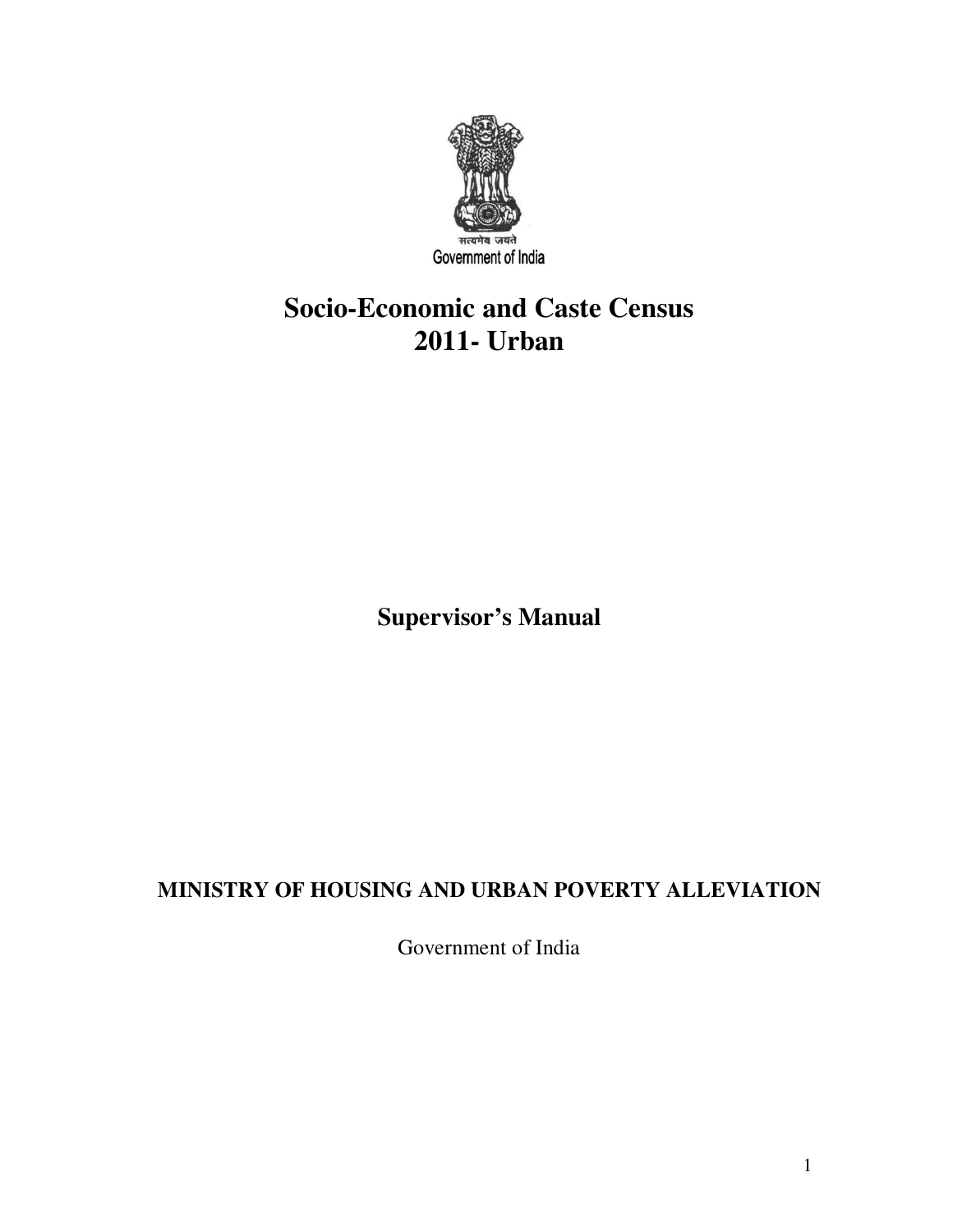#### **Introduction**

The Government of India has decided to conduct the Socio - Economic and Caste Census (SECC) in the year 2011. The Socio - Economic and Caste Census would be carried out by the respective State/Union Territory Governments with the financial and technical support of the Government of India. The Census shall take place from  $30<sup>th</sup>$  June, 2011 to till its completion in different States and Union Territories in a phased manner. This is the first time that such an exercise is being conducted in the country.

You are privileged to have been chosen as a supervisor for the SECC 2011. As a supervisor, you are performing a duty which is of great national importance. While it is a matter of pride for you, it is at the same time, a great responsibility. You have to fulfill all the tasks assigned to you with sincerity and devotion.

#### **About the Supervisor's Manual**

This instruction Manual is a broad guideline for supervising the process of filling up the survey questionnaires/ schedule. Although every attempt has been made to cover all the issues which may generally be encountered during supervision, there may be rare occurrences when you may need further clarification. If such a situation arises, you are requested to check with the Master Trainers or Nodal Officers of the State for clarifications.

Please read this Manual carefully before you start supervising the enumeration work. It is advisable that you carry a copy of this Manual as well as the Enumerator's Manual with you during the survey. In this Manual, the term 'HH' has been used for convenience to refer to household. There are also filled in Schedules which are used as examples. While these are useful to understand the survey concepts and definitions, these should only be treated as examples. The main duties of a Supervisor before, during and after conduct of the Socio Economic and Caste Census are detailed below.

#### **Before the Socio -Economic and Caste Census**

- Before undertaking the work of the SECC, please know the enumerators that have been assigned to you for supervision and their accompanying data entry operators including reserved candidates.
- Ensure that you have been issued an Appointment Letter in the prescribed format and duly signed by the competent authority
- Ensure that you have been issued an Identity Card in the prescribed format and duly signed by the competent authority
- You should always carry your Appointment Letter and display your Identity Card whenever you go for supervision work
- Procure a copy of the Enumerators Manual and study it carefully. This will give you an understanding of the concepts, dimensions, methods and codes for data collection.
- Attend the training classes, study the Questionnaire, Enumerator's Manual and this Manual carefully and understand all the instructions thoroughly. If any parts of the instructions are not clear to you, ask your trainer for clarification. You should be able to guide the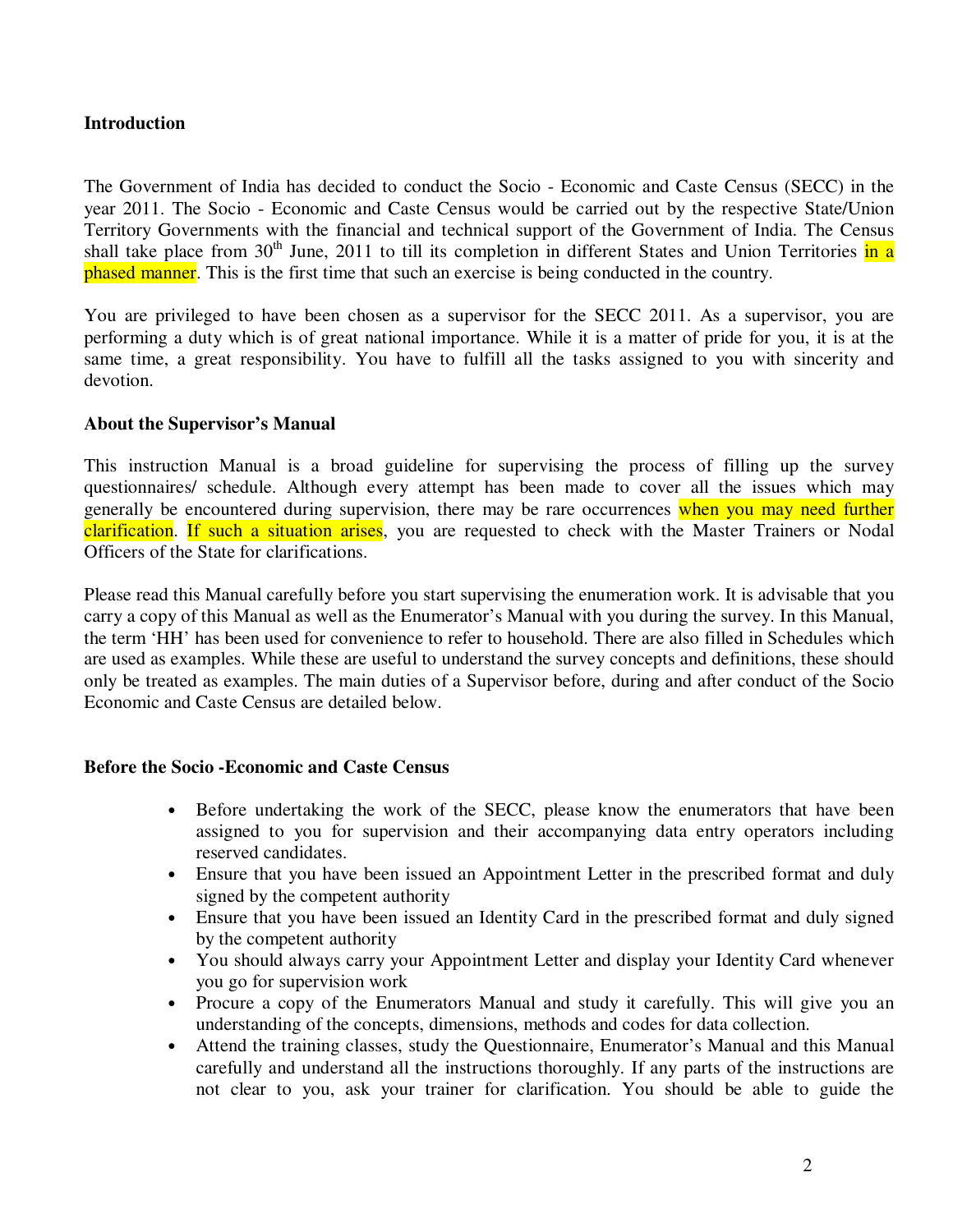enumerators and clarify their doubts based on the carefully reading of supervisor's and enumerator's Manuals.

- Obtain all the material needed for the Socio Economic and Caste Census which also includes the List of Scheduled Castes/Scheduled Tribes/Primitive Tribal Groups (central list) pertaining to your State/UT before you leave the training centre at the end of the last training session.
- Collect from Charge Office the Layout Maps, Abridged House Lists (AHLs), Handheld Device, Acknowledgement Slip booklets, Manuals for supervisor and enumerators and inventory of material and handover to your enumerators and data entry operators. Please ensure that the Enumerators have taken requisite materials including the **enumerator's** tool kit to be used in the Survey. The contents of the Enumerator's tool kits are itemized in Annexure I of the Enumerator's Manual.
- Visit the EBs prior to start of fieldwork to explain the purpose of the Census to the residents of the area and prepare the ground for the Census team.
- It is also important to establish proper rapport with the people of your area by contacting elderly and prominent persons and explaining to them the purpose of your visit.

## **During the Socio - Economic and Caste Census**

- You will be supervising the field-work of 6 teams, each team consisting of one enumerator and a data entry operator. As each team will cover 4 Enumeration Blocks (EBs), you will roughly Supervise field-work of 24 Enumeration Blocks.
- In each Enumeration Block, go round the Enumeration Block and identify its boundaries and other land marks with the help of the particulars contained in the Abridged House-list (AHL) of your Enumeration Block along with enumerator and the data entry operator. Please ensure that each DEO has a unique login ID and password to record the data being collected in the Hand-Held Device allotted to her/him.
- In case, Enumerator is **unable** to track a particular household after repeated visits, the Supervisor must record the name of the household's head and reason for unavailability in the prescribed format based on the information obtained from the neighboring households in the EB.
- Help the Enumerators and data entry operators in
	- 1. Updating/preparing the Layout Map of the Enumeration Block provided to them. The procedure for this is discussed in the Enumerators Manual.
	- 2. Updating Section 2, 3 and 4 of the AHL as discussed in Chapter 2 of the Enumerator's Manual.
	- 3. Entering the data in the handheld device without leaving any columns blank.
- Ensure that the entire area assigned to you is covered without omission or duplication. In order to ensure complete coverage of all the households during the Socio-Economic and Caste Census, it would be necessary to go round the enumeration blocks allotted to you with your team of enumerator and data entry operator once even after the data collection is finished.
- Instruct the enumerator not to rush through the questionnaire and always approach the respondent with a smile and proper salutation.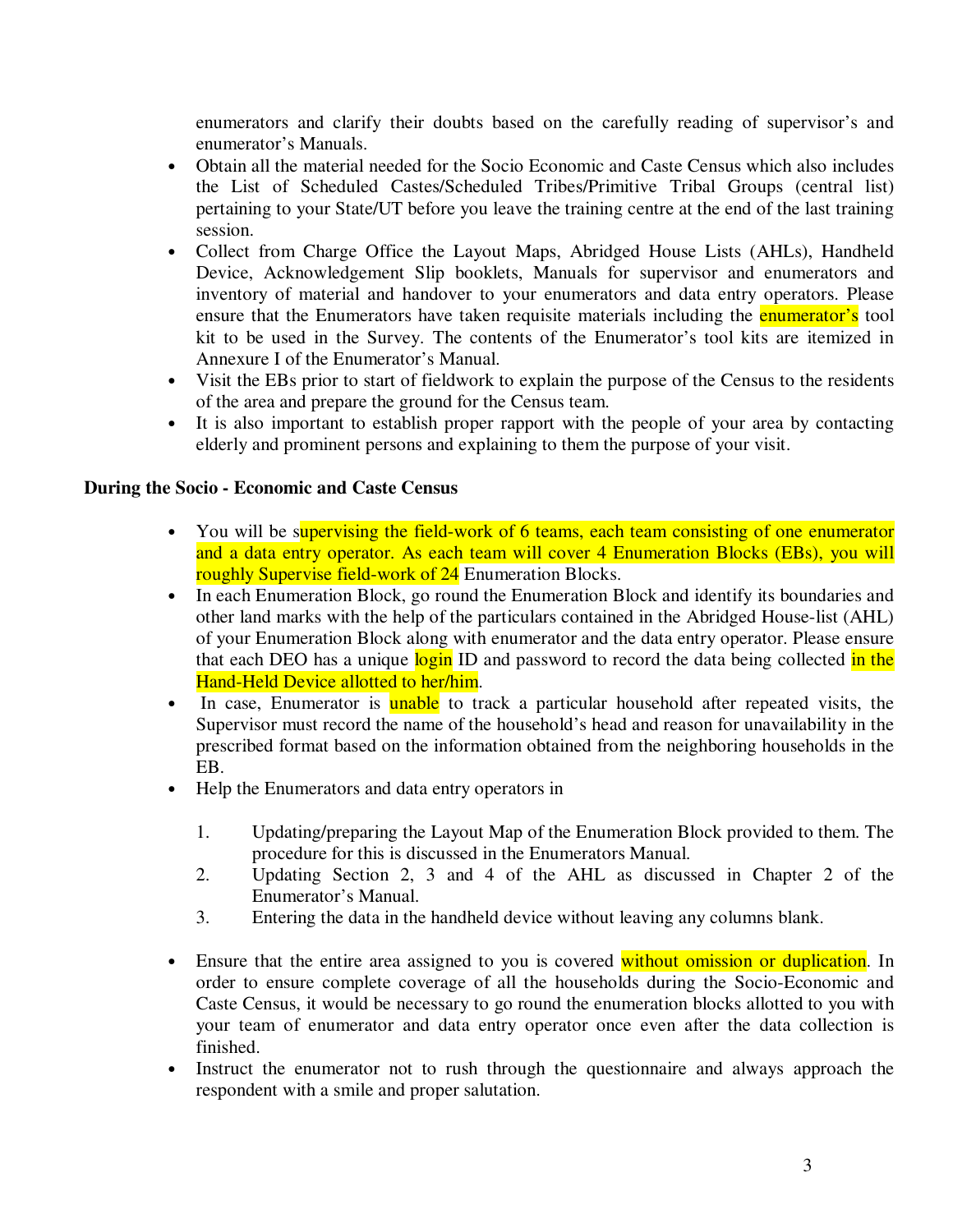- Ask the enumerators to rely solely on self-declared information of the respondent and not to ask for documents for verification.
- Whenever any doubts/ clarifications arise, check it with the Charge Officer or the State Nodal Officer.
- Supervise the work of enumerators and assist in case of any problem.
- Make arrangements to upload the data of the handheld device to the server in the Charge Office and charging of the handheld device.
- Prepare Supervisor's Abstract (in duplicate).
- Handover the updated Layout Map, updated AHL, Enumerator's Abstracts, Supervisors Abstract, Certificate of Complete Coverage, filled in Acknowledgement Slip Booklet (s) with all the unused slips and inventory of used/unused material to your Charge Officer.
- You will be responsible for ensuring the accuracy of the data collected as per the respondent self declaration.

#### **Type of verifications you are required to undertake**

- In every EB/sub-block, a random sample of households will be selected at the Charge data centre. You have to personally visit each of the selected household and check the correctness of entries loaded in the Hand-Held Device (HDD) before the completion of the data entry of each Enumeration Block, this may be done on the last day of enumeration of the concerned EB.
- If the enumerator does not agree with the answers provided by the respondent, the enumerator has to separately note this along with the reason(s) for her/his disagreement. You have to visit all such households and check the relevant entries. You also have to record your observations against the relevant entries before the commencement of data entry in any other Enumeration Block.
- The Enumerator has to report the number of households uncanvassed for various obvious reasons (e.g. nobody present/ door closed/ respondent refused/ etc.). The Supervisor should ensure that all such houses are definitely canvassed before moving to the next Enumeration Block.
- You have to visit households where the religion or the name of the caste / tribe field is empty or the name is not filled and record the same.
- You will need to verify the data at households where the independent monitoring agency which has been appointed for monitoring the Census process records any discrepancies with the records entered by the enumerator.

An application module will fetch records falling under the category mentioned above for the field verification from the Enumeration Blocks selected.

- Records with Enumerators remarks
- Left out House Holds (House Locked, Family moved outside EB, House not found, Refused to Answer and others)

-Records with either Religion or name of Caste/Tribe field empty or both fields empty or the name has not been written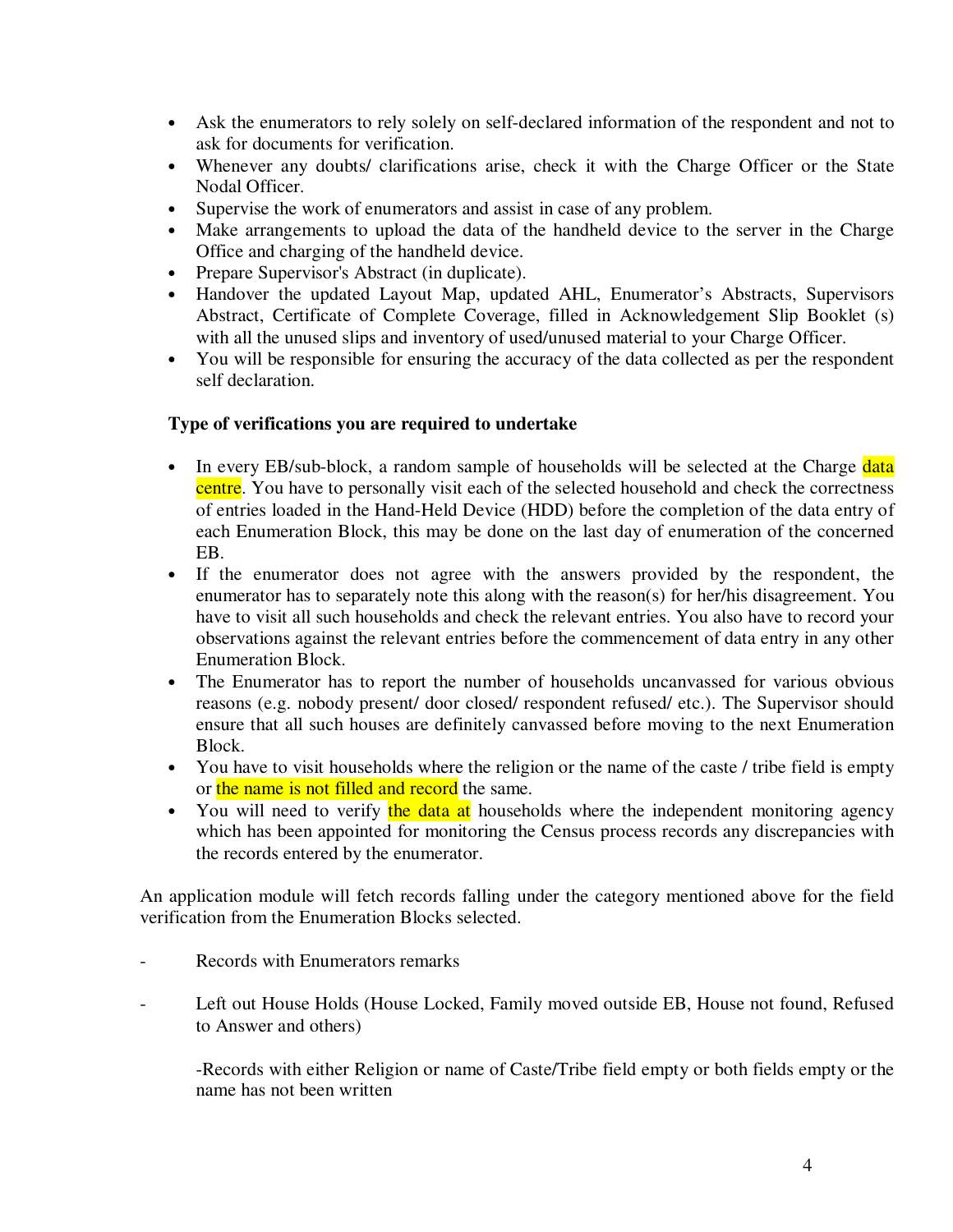-Record where the Independent monitoring agencies has shown discrepancy with enumerator

-Random Records ( good records)

#### *Number of Records to be taken for Field Verification:*

The first four types of records have to be taken for field verification mandatorily. Number of random records will be chosen in such a way that total number of records, including mandatory records, will be equal to **around** 10% of the records in the selected Enumeration Blocks. In case the mandatory records are more than 10% themselves, only 2% of the records in the selected Enumeration Blocks will be chosen randomly and added for the field verification.

A data entry operator will accompany you with a HHD loaded with the supervisor's software for field verification of the SECC 2011. Please remember that all the data collected through the SECC process will be put up on display for public scrutiny in which the names and answers of each household will be read out for claims and objections. Therefore, it is very important to ensure that accurate data (based on self declaration by the respondent and requiring no documentary proof or evidence) is collected during the Census as this will be verified in public through claims & objections and mistakes will be publically pointed out.

## *Field Verification Process:*

During the field verification all fields except the enumerator's remark will be available for verification and editing. The softcopy of the records selected and provided for verification will be provided to the state administration to print and issue to you for easier field operation. The list will contain details such as AHL household number, name of the person and number of people in the family. You must not ask for documentary proof during field verification. However, your observation and the details you record in the column for supervisor's remarks are crucial to ensure data accuracy.

#### *Post verification (back end) activity:*

After the completion of field verification of all records the back up from the hand held device are imported in to the charge center server and a dump file for uploading to NIC server will be created. This file will be clearly identified, in line with Enumerators backup, with a clear indication of field verification by Supervisor. The data edited during the field verification by supervisor will be used for creation of draft list, however these fields which are modified will be indicated by an asterisk  $"$ \*"mark

#### **Conclusion**

During the course of your training all the points mentioned above will be explained to you in detail. It is essential that you should pay full attention during the training sessions. Please ask your trainer to explain any concept that you find difficult to understand. The manual prepared for enumerators also helps you to get more clarity about the concepts and the way how the schedule is to be filled in.